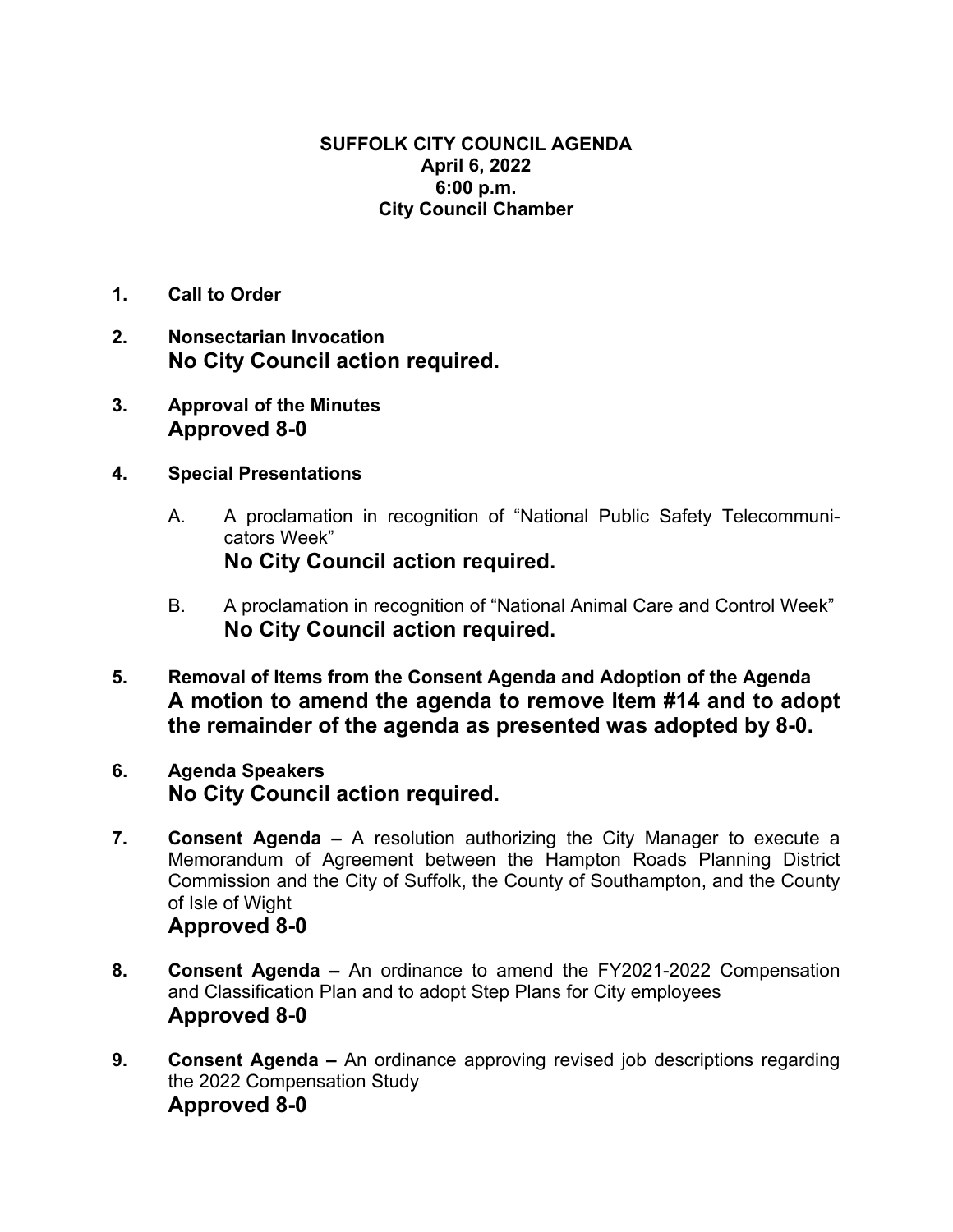- **10. Consent Agenda** An ordinance to amend the Fiscal Year 2021-2022 General Fund Budget to fund the adopted compensation study and step plans **Approved 8-0**
- **11. Consent Agenda** An ordinance amending Section 66-1 of the Code of the City of Suffolk concerning personnel **Approved 8-0**
- **12. Consent Agenda** A resolution to request an Economic Development Access Program Allocation from the Commonwealth Transportation Board **Approved 8-0**
- **13. Public Hearings No City Council action required.**
- **14. Ordinance** An ordinance to rezone and amend the official zoning map of the City of Suffolk in order to amend the previously approved proffered conditions, for the Bennett's Creek Quarter Development, Zoning Map 12, Parcels 32\*1, 32\*2, 32\*3, 32\*4, and 32\*CH\*1; Account Numbers 306004377, 306004378, 306004379, 306004380, and 306004381; RZN2022-004 (Conditional) **City Council removed this item under Agenda Item #5. This item was withdrawn at the request of the applicant.**

## **15. Resolutions No City Council action required.**

- **16. Staff Report** Proposed FY 2022-2023 Annual Action Plan for the City of Suffolk's Community Development Block Grant Program and the Western Tidewater Consortium HOME Investment Partnership Grant Program **No City Council action required.**
- **17. Motion** A motion to schedule a public hearing to be held on April 20, 2022, to receive public comment on the proposed FY 2022-2023 Operating & Capital Budget

**No City Council action required.** 

**18. Motion –** A motion to schedule a public hearing to be held on April 20, 2022, to receive public comment on the proposed FY 2022-2023 Annual Action Plan for the City of Suffolk's Community Development Block Grant Program and the Western Tidewater Home Consortium HOME Investment Partnership Grant Program

**No City Council action required.**